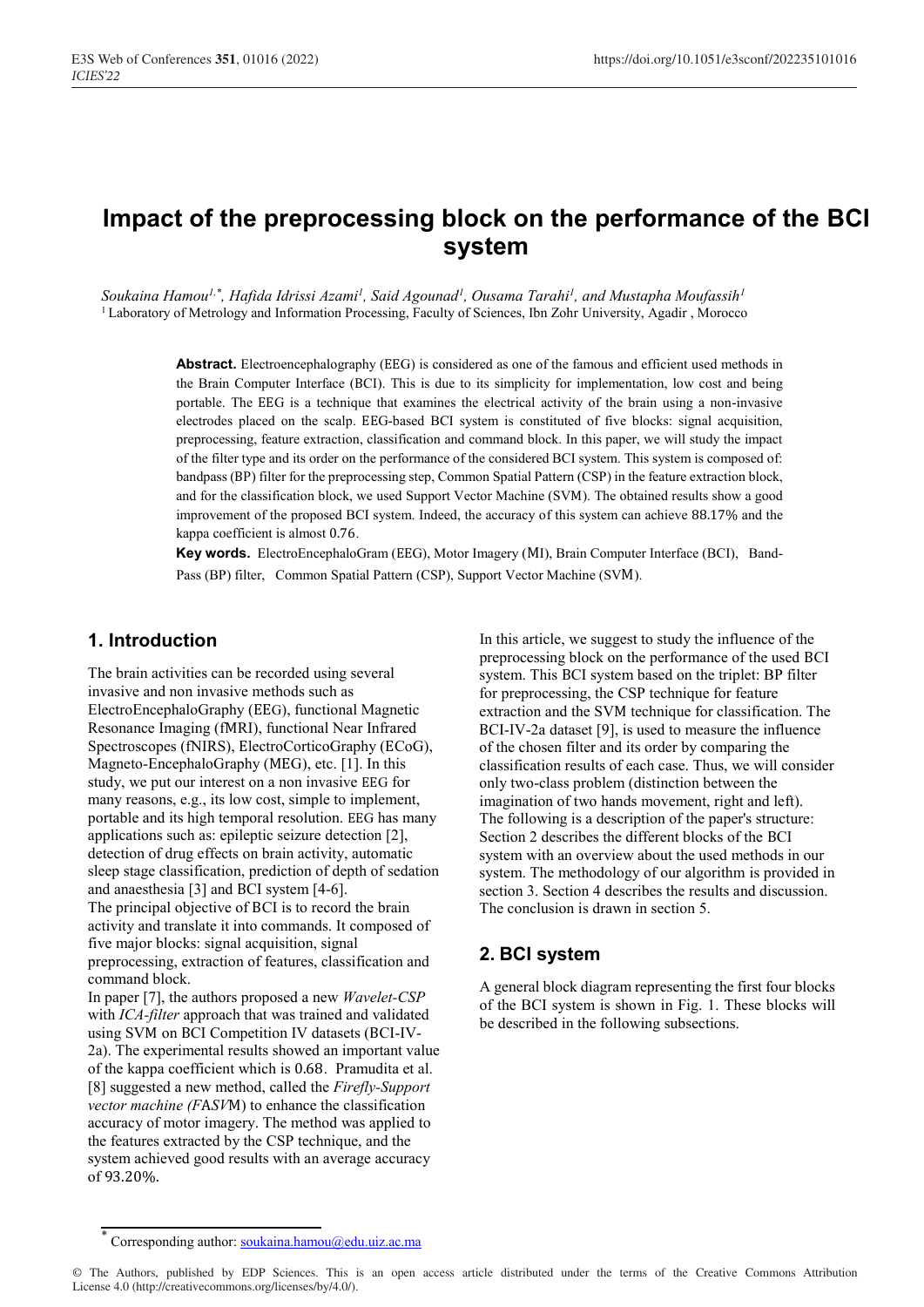

**Fig. 1.** Main steps of the considered BCI system.

#### **2.1. BCI**−**competition IV dataset 2a**

BCI-IV-2a dataset is a database that contains ΕΕG data from nine subjects who participated in one training session and one evaluation session, and completed four various sorts of MI tasks (*right-hand*, *left-hand*, *tongue* and *both feet*). ΕΕG signals were recorded using 22 Aq/AqCl electrodes placed according to the worldwide 10-20 standard. All signals were monopolarly collected, with the right mastoid as ground and the left mastoid serving as reference. The ΕΕG signals were sampled at 250 Hz and BP filtered between  $[0.5 \text{ and } 100]$  Hz. The amplifier's sensitivity was set at  $100 \mu V$ . To remove line noise, a supplementary 50 Hz notch filter was turned on. A training session  $(288)$ trials) and an independent evaluation session are included in this dataset. As the training and evaluation sessions were captured on two separate days [9].

The "general data format for biomedical signals" *(GDF)* is used to store all data sets [10].

#### **2.2. Preprocessing**

The second block of ΒCI system is the preprocessing of ΕΕG signal. While, the signal recorded in the ΒCI-IV-2a dataset was frequently contaminated with artefacts from different noise sources either external or internal depending on their origin. The external ones, already filtered using a notch filter for line noise, and filtered by a BP for the other external noises. Internal artefacts result from physiological activities that are either the result of movements made by the subject himself or to abrupt fluctuations in bioelectric potentials, such as muscle activity (EΜG), ocular activity (EOG), etc. Therefore, ΕΕG denoising is an important preprocessing step for the majority of applications, in order to prepare the ΕΕG data for the following steps. Furthermore, there are many methods used to remove artefacts in different domains such as spatial filtering, time-frequency filtering and adaptive filtering. In this paper, we will focus only on frequency filtering, and more precisely on infinite impulse response (IIR) filters which aim to separate frequencies by keeping only the desired bands:  $mu(\mu)$  [8  $\mapsto$  12 Hz] and beta ( $\beta$ ) [12  $\mapsto$  30 Hz]. The application of this filter requires the consideration of several parameters that

influence the quality of the filtered ΕΕG signal, such as bandwidth, transition bands, ripples in the bandwidth, etc.

#### **2.3. CSP**

In the feature extraction step, we used the CSP to detect and extract the features of interest from the ΕΕG signal. This spatial method is used to improve the discrimination between two classes. The spatial filters are created to maximise the variance for the signals in the first condition while minimising it for the second condition [11-13]. To create a CSP technique that enables for the production of a time series with the best variances for discriminating between the two MI classes [14], it is necessary to start with the computation of the normalized spatial covariance of the ΕΕG using the following formula [14]:

$$
C = \frac{\mathcal{E}.\,\mathcal{E}'}{trace(\mathcal{E}.\,\mathcal{E}')}
$$

Where  $\epsilon$  represents the raw EEG data from a single trial,  $\mathcal{E}'$  is its transpose and trace( $\mathcal{E}.\mathcal{E}'$ ) is the sum of the diagonal components of  $(E, E')$ . Averaging over the trial for each of the two distributions to be separated yields the spatial covariance. The composite spatial covariance is calculated as follows:  $\mathcal{C}s = \overline{\mathcal{C}}_1 + \overline{\mathcal{C}}_2$ 

With  $\overline{c}_k \in [class1, class2]$ , and can be modeled by  $C_s = \mathcal{U}_s \lambda_s \mathcal{U}'_s$ , where  $\mathcal{U}_s$  is the eigenvector matrix and  $\lambda_s$  is the diagonal eigenvalue matrix. Note that the eigenvalues are supposed to be in descending order. The whitening transformation equalizes the variances in the space covered by  $\mathcal{P} = \sqrt{\lambda_s^{-1} U_s^{-1}}$ . If  $\mathcal{C}_1$  and  $\mathcal{C}_2$  are converted into  $S_1 = P C_1 P'$  and  $S_2 = P C_2 P'$  then  $S_1$  and  $S_2$  share common eigenvectors. The eigenvector with the highest eigenvalue for  $\overline{s}_1$  has the lowest eigenvalue for  $\overline{s}_2$ , and vice versa, since the sum of two matching eigenvalues is always one. In the least squares sense, projecting the whitened ΕΕG onto the first and last eigenvectors yields feature vectors that are optimal for distinguishing between two classes of ΕΕG.  $W = (M'P)'$  is the projection matrix. Where  $M'$  is the mapping of a trial  $\mathcal E$  is provided as follows  $\mathcal{Z} = \mathcal{W}\mathcal{E}$ . The  $\mathcal{W}^{-1}$  columns represent the common spatial patterns [14, 15].

#### **2.4. SVM**

SVΜ is a supervised learning method that has gained popularity in the classification areas in recent years. It was used it in the classification block. SVΜ is based on an algorithm that establishes a discriminant hyperplane (or a series of hyperplanes) that optimally maximizes the margins to distinguish the classes. The following expression can be used to compute the separation hyperplane in 2D feature space [16]: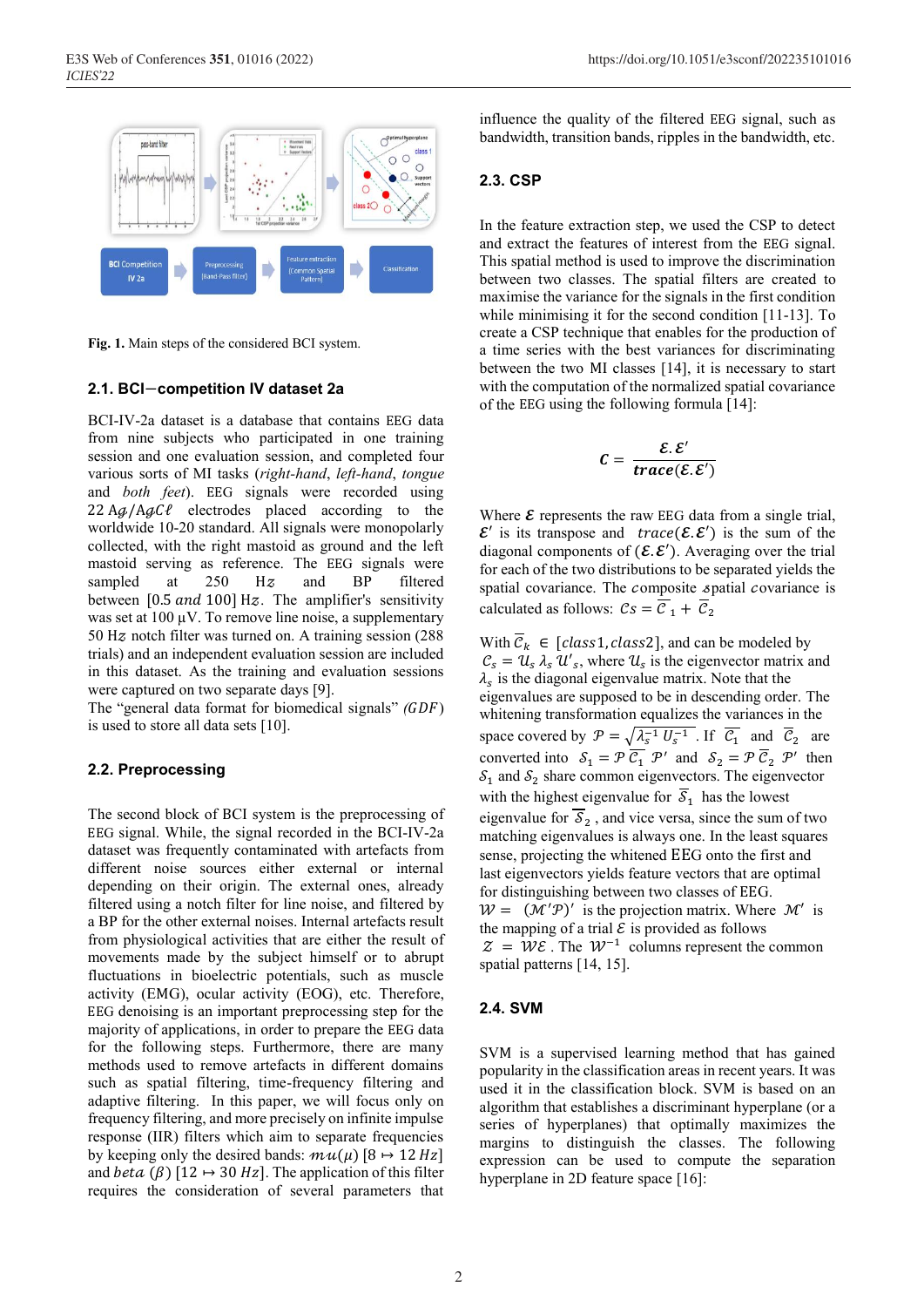$$
g(x) = sgn\left(\sum_{i=1}^p \beta_i * y_i * ker(z_i, z) + b\right)
$$

Where  $ker(z_i, z)$  denotes a kernel function of the support vectors;  $z_i$  are the input vectors;  $y_i$  are the class labels  $v_i = \{1,2\}$  (in our case we have left-hand class, right-hand class);  $\beta_i$  are the Lagrangian multipliers found by solving a quadratic optimization problem which varies between  $0 \leq \beta_i \leq C$  (with C represents the penalty parameter.);  $i = 1,2,... P$  (*P* is the number of epochs.); b is the bias. The kernel usually applied in ΒCI system is the Gaussian kernel with the variable parameter  $\gamma$  that plays the main role in the performance of the kernel, and it has the following expression:

$$
ker(z_i, z) = exp\left(\frac{-\|z_i - z_j\|}{2\gamma^2}\right)
$$

SVΜs are considered as one of the most important models among the family of Kernel methods. They have gained strong popularity thanks to their good results achieved in BCI applications [17, 18]. Furthermore, the algorithm has been robust with a high-dimensional dataset and has been widely known as being the simplest algorithm used in BCI applications [19]. Moreover, the founding principle of SVΜs is precisely to integrate into the estimation the control of the complexity, i.e. the number of parameters which is associated, in this case with the number of support vectors [20]. To estimate the reliability of an SVΜ model, the cross-validation technique was used. It is a practice of statistical partitioning of a data sample into subsets. Cross-validation is presented in three submethods ( $\mathbb{K}\text{-}fold cross-validation$ , *holdout and leave-oneout cross-validation*.) [21]. In our study, we used the most common one which is  $\mathbb k$  -fold cross-validation with  $\mathbb{R} \epsilon$  [4 to 10].

# **3. Methodology**

The EEG signals from the BCI-IV-2a dataset were processed using *Matlab*. First, a BP filter  $(8 \rightarrow 30 \mathcal{H}z)$ was employed to remove muscular artefacts, line-noise contamination and DC drift, we also used it to keep only the desired bands (mu and beta). Then, we employed the selection procedure to select the channel of interest. In the feature extraction step, we segmented ΕΕG signals to epochs, after the cue appearance (our time segment  $= 3$ s). Afterwards, we calculated the spatial filters using the conventional CSP method. However, the study of a system usually requires a huge number of electrodes and an additional computing time to determine the best selection of channels. In our case, we selected ten electrodes around the sensorimotor cortex, including the channels "C1, C2, C3, C4, C5, C6, FC3, FC4, CP3, CP4" based on the international 10-20 system. This choice allows us to minimize the time needed to preprocess the dataset used. After this procedure of channel selection, we used the spatial filter that maximizes the variance of one MI class while minimizing the other class. The spatial filter is a CSP that calculated features whose variances that

optimally distinguish between the two classes of ΜI responses. The obtained features were fed into the SVΜ for classification. SVΜ creates a hyper plane to separate the data sets. This method was applied, to improve the performance while reducing the complexity of the learning model.

To establish the impact of the filter type on the system performance, we have computed the classification accuracy (Acc) and the kappa coefficient. These parameters are defined as  $kappa = \frac{p_a - p_e}{1 - p_e}$  where  $p_e$  is the expected percentage chance of agreement,  $p_a$  is the actual percentage of agreement [22].

Also, [23]  $Acc = \frac{TP + TrN}{TP + TrN + FaP + FaN}$  where  $TrP =$  $True\_Positive; \ \ \textit{FaP = False\_Positive} \ \ ; \ \ \textit{TrN =}$  $True\_Negative; \, \textit{FAN} = \textit{False\_Negative}.$ 

# **4. Results and Discussion**

Figures Fig.2, 3, 4 and 5 show the performance of the considered ΒCI system. The presented results (fig.2, 3, 4 and 5) were only for the first subject in the public database, ΒCI competition IV 2a. By conducting a test evaluation of several orders of the filter in the same database of ΕΕG signals, we noticed that the classification accuracy fluctuates from one order to another.

The fig.2 shows that for the elliptic filter, the diagram starts from  $acc = 81.25\%$ , and it varies slightly with the filter order until the maximum value,  $acc = 88.19\%$ which is found in  $n = 7$ . But this filter has also some drops in the orders  $n = 5$  and 8. For the Chebyshev filters, they are not steady. For different considered orders of Butterworth filter, the performance of the system increases with the increase of filter order. Fig.3 shows that almost the same evolution of the accuracy is shown for the kappa coefficient for all filters. We chose to enlarge the graphs of the elliptic filter to show the evolution of accuracy and kappa coefficient according to the filter order. As shown in the figure fig.4, the ΒCI system has an accuracy of  $acc = 81.25$  for order  $n = 1$ ,  $acc =$ 86.11 for order  $n = 2$  and it takes a stable value,  $acc =$ 86.80 in the orders  $n = 3$  and 4, then it decreases to  $acc = 85.41$  for order  $n = 5$ , and finally the accuracy increases to a maximum value,  $acc = 88.19$  for  $n = 7$ . In fig.5, we can see that the maximum value of the kappa coefficient is 0.7639 that can be found in order  $n = 7$ . Through this study, we observe that, with an increase in the filter order, the behaviour of the system becomes more accurate for the Butterworth and elliptic filters. For the Butterworth filter, we may state that the order  $n = 8$  is the best performing with an accuracy of  $acc = 87.5\%$ . For the elliptic filter, the high accuracy was  $acc = 88,19\%$ in  $n = 7$ , while the maximum accuracy for the chebyshev2 is in  $n = 5$  with the value of  $acc = 86,80\%$ . From the evolution of the kappa coefficient according to filter order, the maximum value is 0.7639 which associates the 9th order elliptical filter. We chose the lowest order, which has the highest accuracy because the filter order is always related to the number of components that determines the cost and the complexity of the design.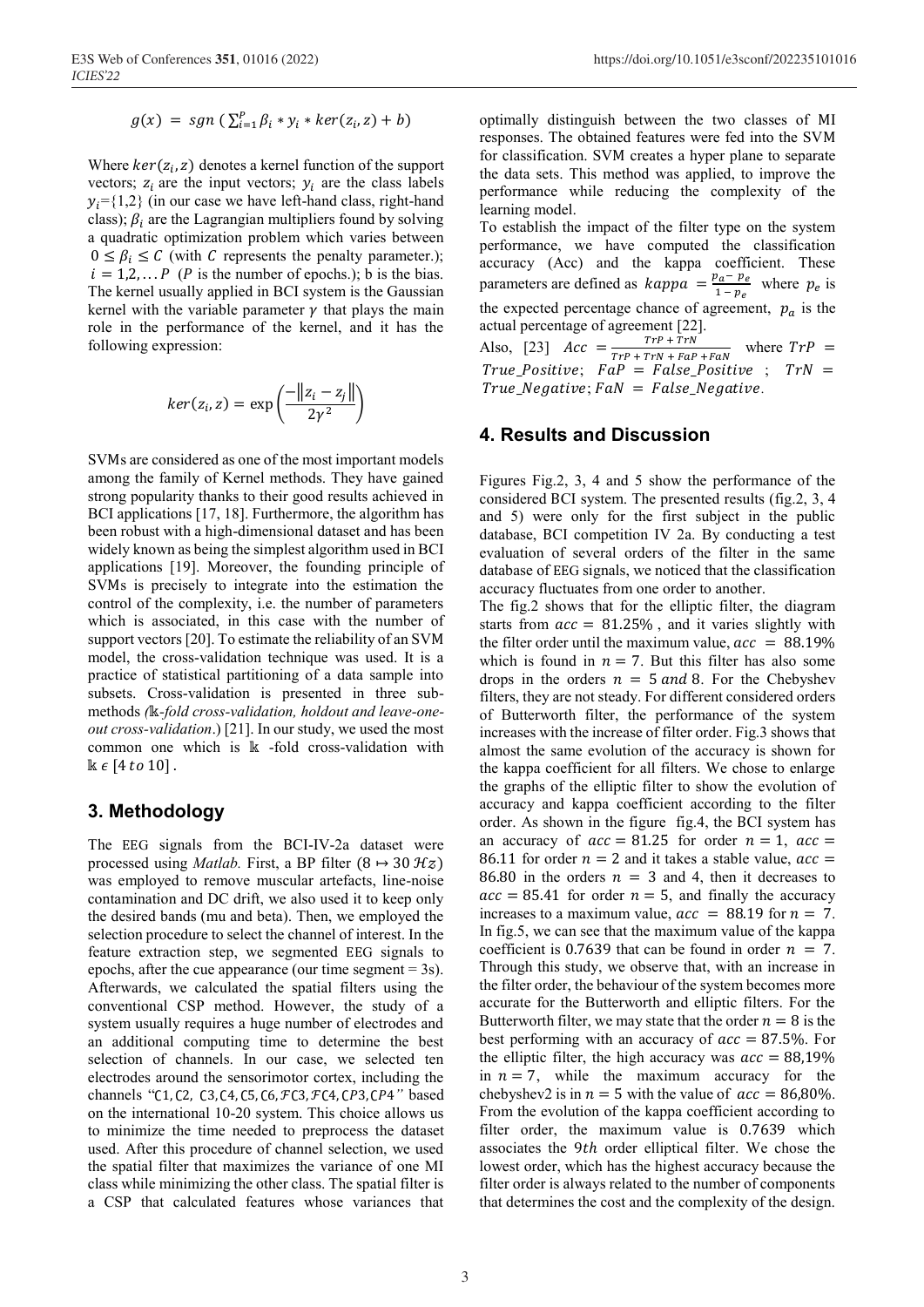The results obtained in our study demonstrate that it is a valuable and promising strategy to investigate the influence of the BP filter (preprocessing step) on the brain-computer interface system.



**Fig. 2.** Accuracy evolution of the ΒCI system according to the filter type and its order (for IIR filters).



**Fig. 3.** Evolution of the Kappa coefficient of the ΒCI system according to the filter type and its order (for IIR filters).



**Fig. 4.** Accuracy evolution of the ΒCI system for elliptic filter according to its order.



**Fig. 5.** Evolution of the Kappa coefficient of the ΒCI system for elliptic filter according to its order.

## **5. Conclusion**

Τhis paper is completely based on the changes made in the preprocessing step of ΒCI paradigm. In the accuracy term, the  $7th$  order elliptic filter is the best candidate than the others with an accuracy of 88,19%. In contrast the 4th order Butterworth filter can offer the best results in several orders than the other IIR filters. The choice of filter order can affect the performance of the ΒCI system. Therefore, the order must be carefully chosen so as not to lose the important information, which leads to a degradation of the system performance.

## **References**

- 1. M.Rashid, N.Sulaiman, A.PP Abdul Majeed, R.Muazu Musa, B.Sama Bari, S.Khatun, et al. *Frontiers in neurorobotics*, **14**, 25 (2020).
- 2. S.Chakrabarti, A.Swetapadma, A.Ranjan, and P.Kumar Pattnaik. *Biomedical Signal Processing and Control*, **59**, 101930 (2020).
- 3. F.Ebrahimi, M.Mikaeili, E.Estrada, and H.Nazeran. In 2008 30th Annual International Conference of the *IEEE Engineering in Medicine and Biology Society*, pages 1151-1154. (2008).
- 4. L.Cao, J.Li, H.Ji, and C.Jiang. *Journal of neuroscience methods*, **229,** pages 33-43 (2014).
- 5. J.Zhao, W.Li, and M.Li. *PLoS One, Public Library of Science*, **10,** e0142168 (2015).
	- 6. J.Meng, S.Zhang, A.Bekyo, J.Olsoe, B.Baxter, and B.He. *Scientific Reports*, *Nature Publishing Group*, **6**, 38565 (2016).